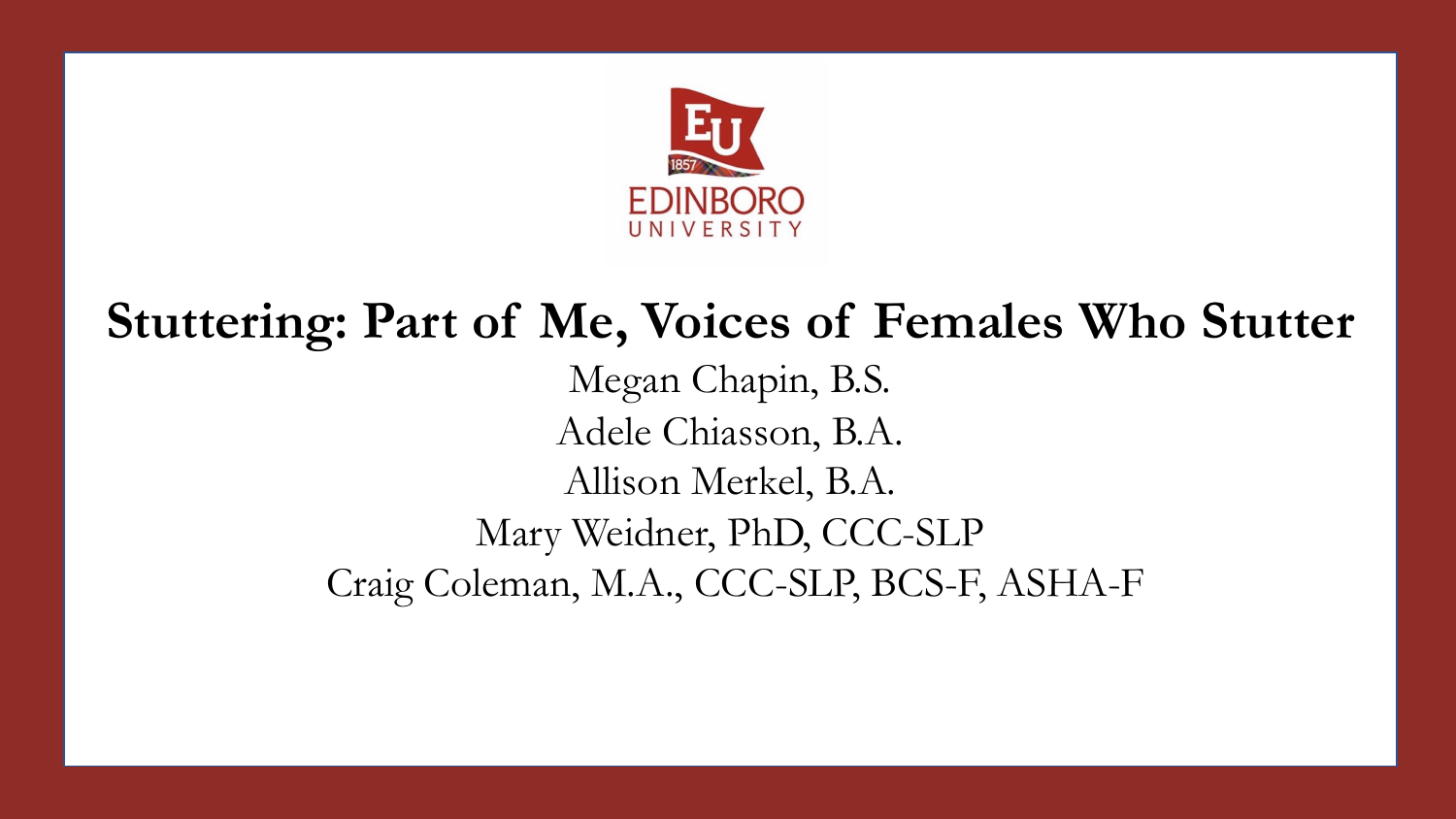#### **BACKGROUND**

Kang, Hersh, Milton, & Lau, 2018). Results from semi-structured how they perceived themselves, their career potential, and their but-also-as-educational-tools-for-the-nonstuttering-majority. documentary in which several males discussions of the need for females with studies with studies with studies w<br>The need for female-only in the need for female-only women reported their controlled the need for female and t sequel was inspired by a female producers of more female representation. The producers who advocated for more female representation. The producers in the producers in the producers was cited as a sequel was cited as a sequ recurring theme, which is not surprising given females are a "minority" and Stuttering: Part of Part of Part of Me, Voices of Females are a "minority" and Stutter and Stutter and Stutter and Stutter and Stutter and Stutter Chiasson, Merkel, Weidner Berkel, Weidner & Coleman, Merkel, Weidner available video highlighting the experiences of females who have been available video highlighting the experiences of females who have been also been als Approximately four times as many males stutter than females (Craig, Hancock, Tran, & Peters, 2002), which has led to an underrepresentation of females who stutter in the research. Although several studies have included women participants, few studies have exclusively investigated the unique lived experiences of women who stutter. Among the few, one recent study reported the impact of stuttering on the lives of women interviews and the *Overall Assessment of the Speaker's Experience of Stuttering* (Yaruss & Quesal, 2008), indicated that participants' quality of life was negatively impacted by stuttering. In fact, stuttering influenced relationships, which were further compounded by overarching societal within a minority" (Graham-Bethea & Mayo, 2012).

stutter, which is intended for use in clinical and education in clinical and educational settings. The setting

Iffe was negatively impacted by stuttering. In fact, stuttering influenced potential to lead to improved feelings of connectedness for females who stutter, Not only is stuttering research dominated by male participants, but so too are clinical resources. A few autobiographical books by female authors who stutter have been published in recent years such as *Stutterer Interrupted* by Nina G and *Out With It: How Stuttering Helped Me Find My Voice* by Katherine Preston. These books emphasize the array of emotions and challenges being a female who stutters, but additional, female-specific resources that can be efficiently utilized within therapy sessions are needed. The development and availability of high-quality resources for females who stutter is critical to represent an important minority of people who stutter. Such resources not only have the but also as educational tools for the nonstuttering majority.

**EDINBORG** 

#### **PURPOSE**

The purpose of this project was to create a free, clinical and educational video resource specifically tailored to females who stutter. It is an extension of the documentary *Stuttering: Part of me* (Westfall, Coleman, & Weidner, 2018), a documentary in which several males discuss their personal experiences with stuttering. The need for female-only sequel was inspired by a female child who stutters who advocated for more female representation. The producers enthusiastically agreed. The resultant documentary, *Stuttering: Part of Me, Voices of Females who Stutter* (Chapin, Chiasson, Merkel, Weidner & Coleman, 2021) is a freely available video highlighting the experiences of females who stutter, which is intended for use in clinical and educational settings.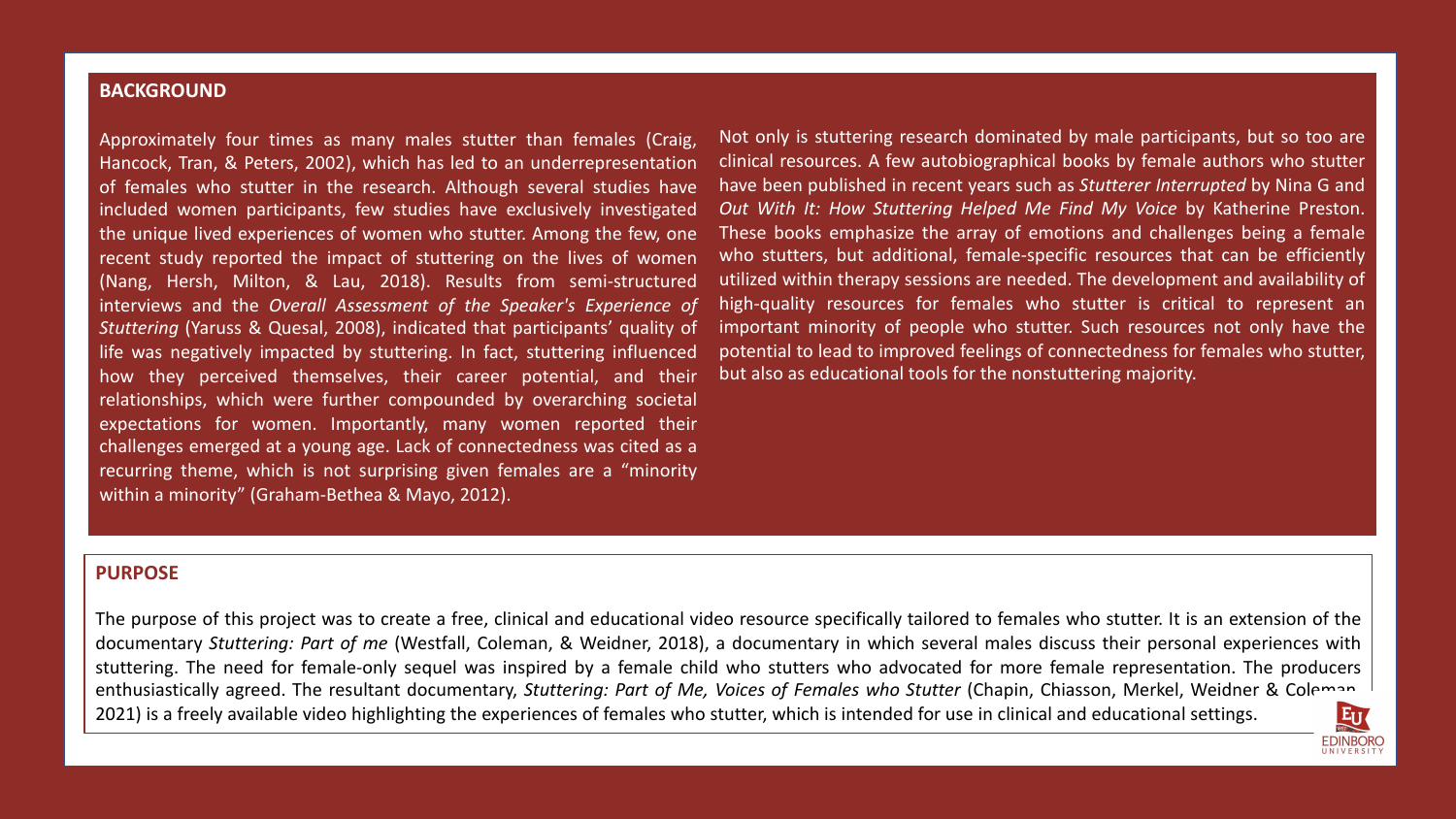### **METHODS**

**PURPO ZOOM™ application and edited with iMovie <sup>®</sup> software.** Four females with childhood-onset stuttering, ages 11, 11, 25, and 26, participated in the documentary. Participants were either known by, or referred to, the last two authors. All individuals (and parents, if under 18) consented to participate and for the free release of the video upon completion. Interviews were conducted individually and recorded using the

Three student clinicians (the first three authors), under the supervision of two faculty  $\vert$  $\vert$  mentors (the second two authors), carried out semi structured interviews with each participant. Questions pertained to participants' general interests (e.g., what are you good at doing?), stuttering experiences (e.g., how has stuttering shaped who you are?), preferences for nonstuttering listeners (e.g., what is helpful for someone to do when you stutter?) and advice for other people who stutter (e.g., what advice would you give to other people who stutter?). Specific questions pertaining to being a female who stutters were also included. Each interview lasted approximately 45-minutes.

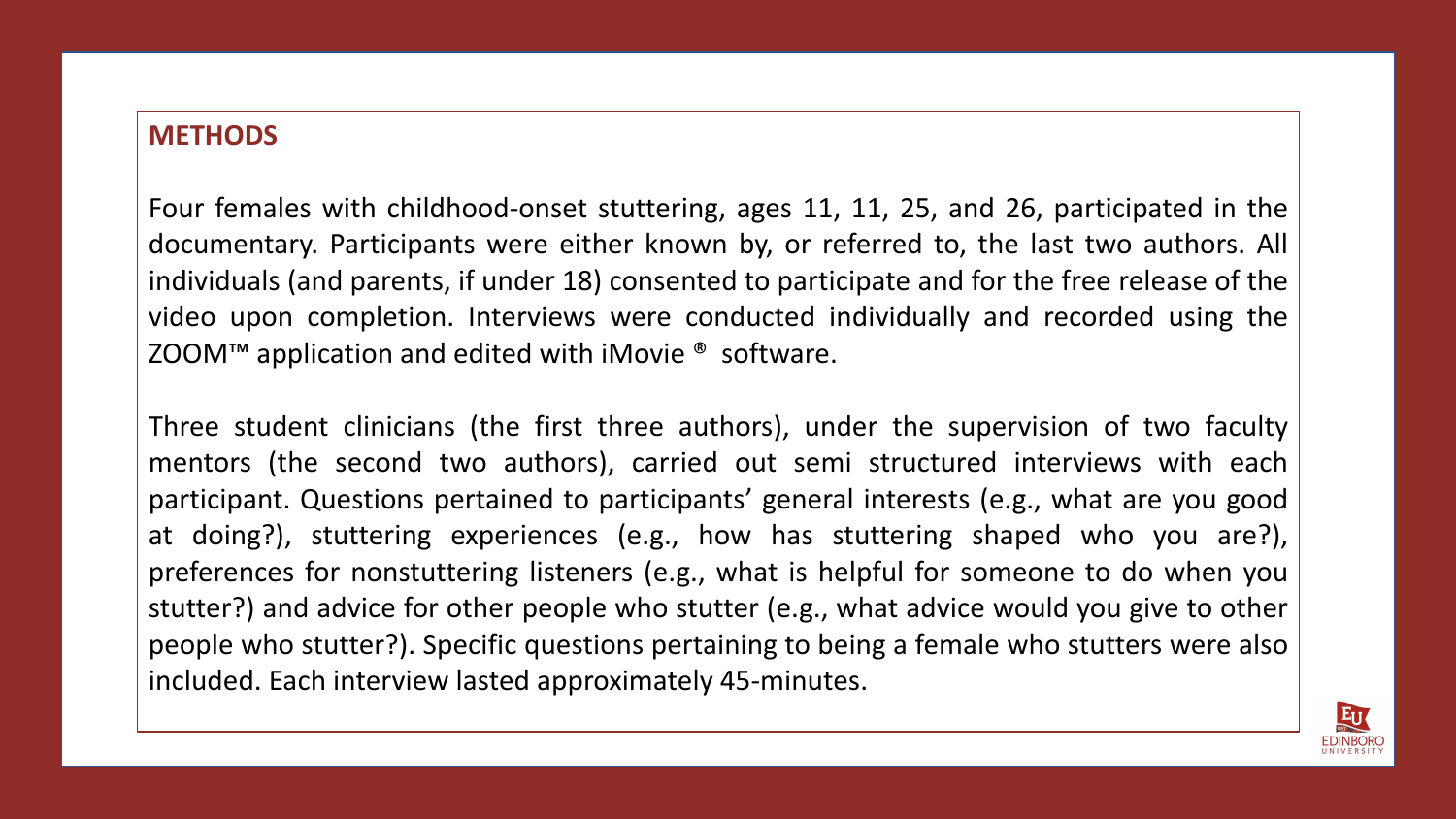## **RESULTS**

The final 20-minute documentary was released in June 2021 and is freely available on YouTube (insert QR code). The interviews highlighted the many challenges, triumphs, and resiliency participants faced in their stuttering journey. Direct quotes are included below:

**PURPOSE**  $\lceil$  taiking, iistening,  $\lceil$  aon't lack any  $\lceil$   $\rceil$  about a girl  $\lceil$   $\rceil$  me like the  $\lceil$   $\rceil$  iltue diixious.  $\bigm|$  communicating…"  $\bigm|$  sort of level of  $\bigm|$ *"It really just gives you a different perspective on talking, listening,* 

*Tiffani, 26*

*"We're not sick, we're not impaired we don't lack any sort of level of intelligence, we know what we want to say we just need a little more time to say it."* 

*Georgia, 25*

*"I think it's important to make a video about a girl who stutters and girls who stutter so people know that it's not just boys."*

*Zara, 11*

*"I think stuttering is unique, it make me like the person that I am in so may ways and I like that I stutter, just not always actually stuttering."*

*Tiffani, 26*

*"It makes me feel embarrassed, sad, or maybe a little anxious. Sometimes I feel alone or different."* 

*Harlow, 11*

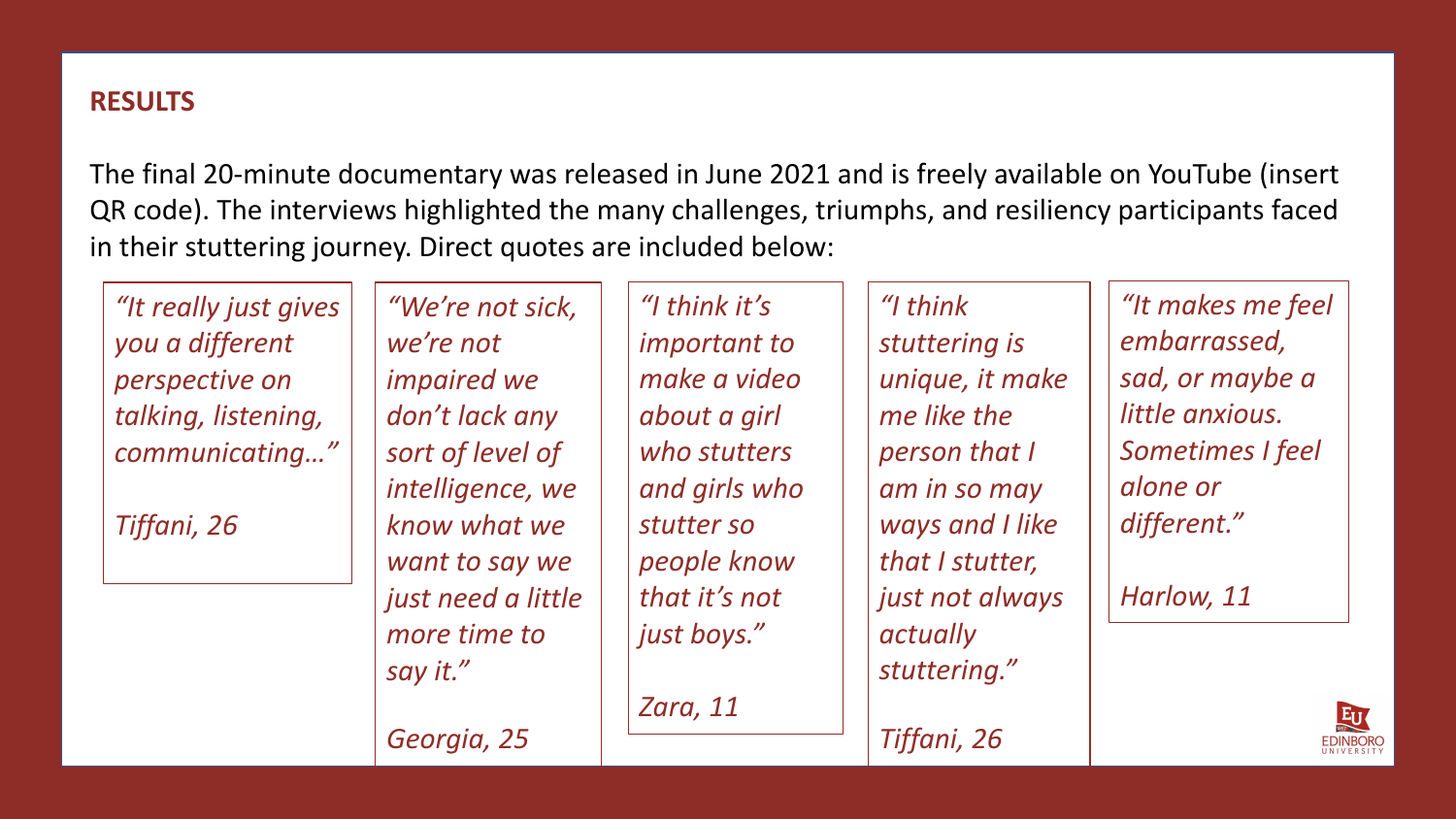### **CLINICAL IMPLICATIONS**

a springboard to discuss clients' own thoughts, emotions, and experiences with their understanding about stuttering and sensitivity toward people who stutter. who study is an extension of the documentary of the documentary of the documentary of the documentary of the documentary of the documentary of the documentary of the documentary of the documentary of the documentary of the *Stuttering: Part of Me, Voices of Females who Stutter*, is a video resource which is intended to be used in therapeutic and educational settings. At this time, it is the only known video resource that features only females who stutter. In the clinical setting, this video can be used as stuttering. In an educational setting, this video can serve as a tool to improve nonstutterers'

Future expansions to the *Stuttering: Part of Me* series might feature other underrepresented minorities who stutter, such as gender diverse individuals or those who are culturally and linguistically diverse. It is hoped that strides continue to be made in order to support *all* people who stutter.